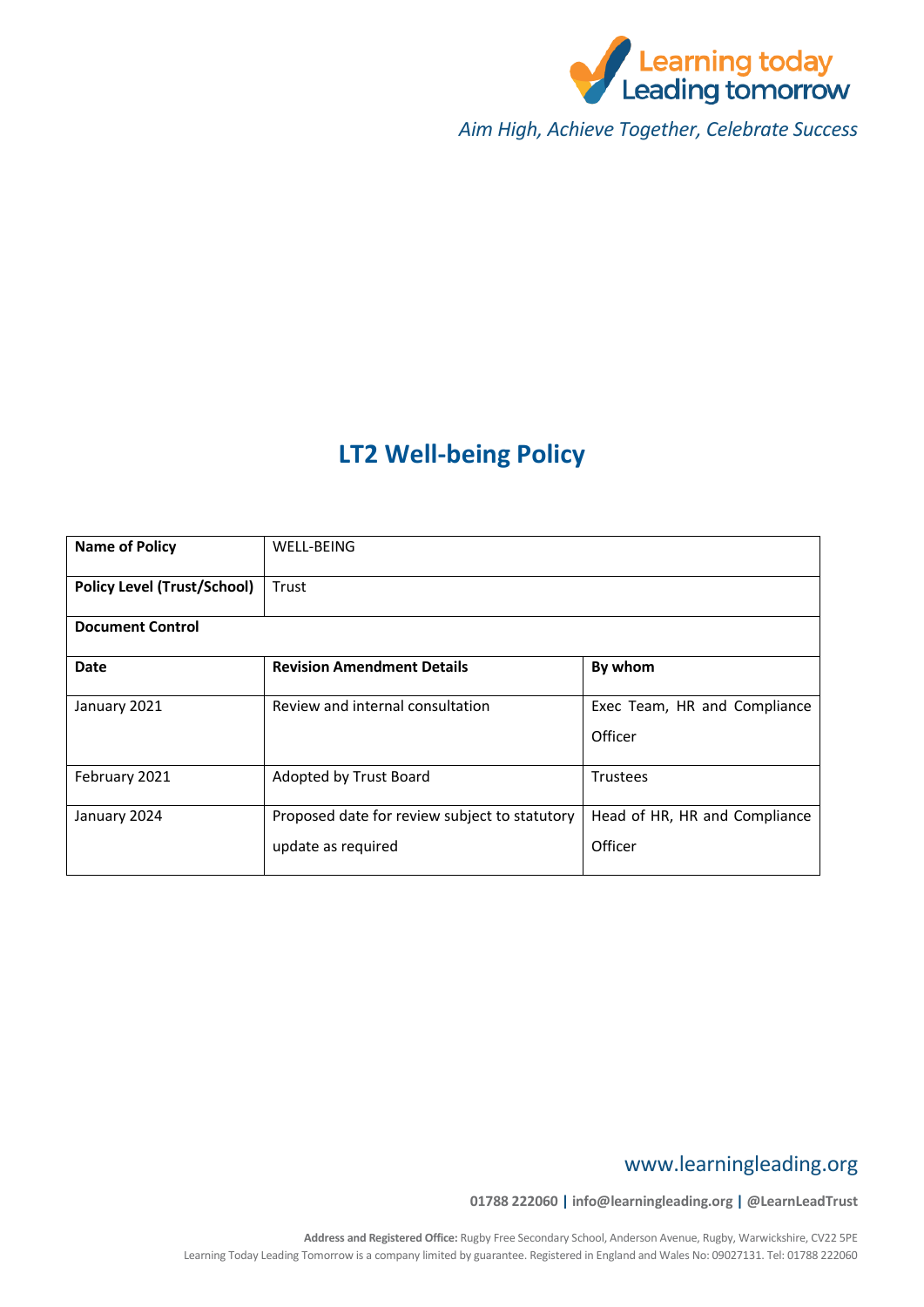

# **Table of Contents**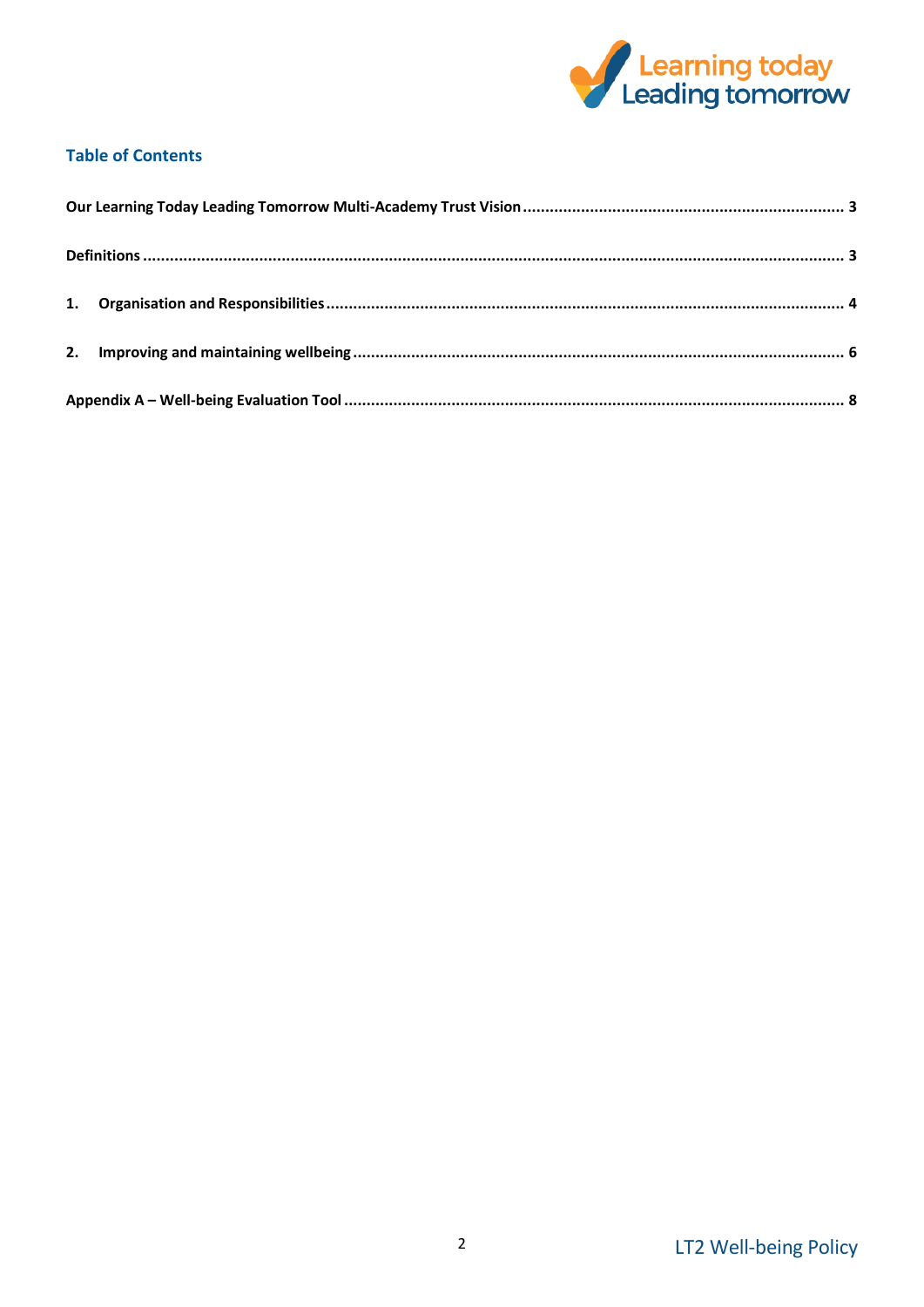

# <span id="page-2-0"></span>**Our Learning Today Leading Tomorrow Multi-Academy Trust Vision**

#### Vision

Our vision is to build a group of outstanding schools across phases, including specialist provision, to become (a mid-size) Trust that provides vibrant and inclusive learning environments in which every member of the learning community is passionate about learning. The Trust is led by a CEO who works closely with Headteachers who lead the two schools supported by a central team to support finance, HR, estates and governance.

#### Mission

LT2 Trust and schools will have a relentless focus on high achievement, supported by robust organisational structures and governance. We aim to give children and young people in our care the knowledge, skills and experiences to expand their minds and world view to enable them to develop a naturally inquisitive approach to learning and life, fit for an everchanging world.

Ultimately, we will educate and support all children attending LT2 schools to grow into capable and contributing citizens who have developed the personal attributes and characteristics that will enable them to become considerate, self-reliant and confident young people who are ready for the next stage of their lives.

#### Values

The Trust Values underpin the mission and provide the basis on which LT2 schools can articulate the key behavioural characteristics that promote a positive philosophy. Our six values are unseen drivers of our behaviour as experienced by others and are designed to create a shared organisational culture:

- **Kindness –** The quality of friendliness, generosity, and consideration
- **Collaboration** The belief that working and learning with others will lead to greater success
- **Curiosity –** A strong desire to know and to learn
- **Resilience** The ability to recover quickly and learn from the difficulties we face
- **Respect** To appreciate the importance of understanding and admiration for others and self
- **Endeavour** The belief that hard work is needed to achieve something of which we can be proud

### <span id="page-2-1"></span>**Definitions**

- Where the word 'Trust' is used in this document it refers to The Learning Today Leading Tomorrow Trust.
- Where the words 'Trust Board' are used it refers to the board of Trustees who set the vision for the Trust and hold the executive leadership team to account for delivering the Trust's strategic plan.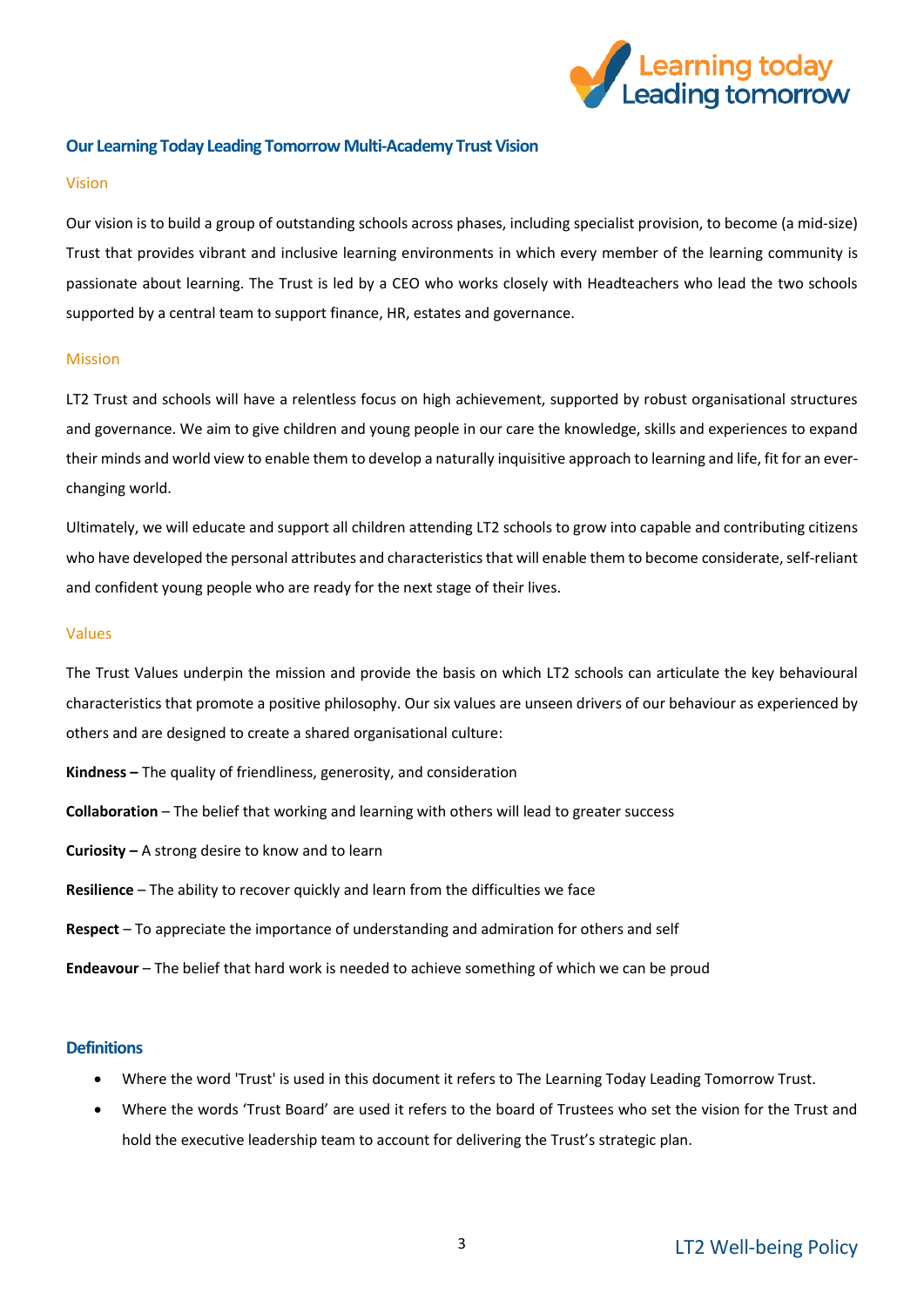

# <span id="page-3-0"></span>**1. Organisation and Responsibilities**

#### 1.1 Introduction

The Trust recognises the importance of promoting staff wellbeing which is reflected in the Trust values. Promoting wellbeing leads to greater life and job satisfaction which positively impacts the employee personally, as well as the Trust and school community.

This policy does not form part of any employee's contract of employment and is not intended to have contractual effect. The Trust reserves the right to amend this policy at any time.

#### 1.2 Legislation

There is no specific legislation regarding wellbeing but we recognise that prolonged stress can impact negatively on wellbeing, and in relation to stress at work we adhere to the Health and Safety at Work Act 1974 and Management of Health and Safety at Work Regulations 1999.

# 1.3 Guidance under this Policy

The Head of HR is responsible for providing advice and guidance under this policy and reviewing and updating the policy as required.

### 1.4 Board of Trustees

# **The Board of Trustees, as a corporate body, has the responsibility to set the strategic direction and objectives of all matters across the Trust.**

The Board of Trustees is responsible for ensuring that high standards of corporate governance are maintained.

The Chair of the Trust is responsible for managing the CEO, Trustees and Governors under this policy.

# 1.5 The Chief Executive Officer (CEO)

The CEO of Learning Today Leading Tomorrow Trust (LT2):

- Takes overall responsibility for the implementation of policies and procedures
- Must provide reports as appropriate to Trustees in relation to this policy
- Ensure that sufficient resources are allocated and authorised within the organisations budget to meet statutory procedures and standards across the Trust
- Is responsible for managing the Headteachers and centrally appointed staff under this policy

#### 1.6 Headteachers

Headteachers of LT2 schools are responsible for:

 The implementation of and compliance with this policy within their school ensuring competence in those staff who are responsible for and involved in the operation of this policy and associated guidance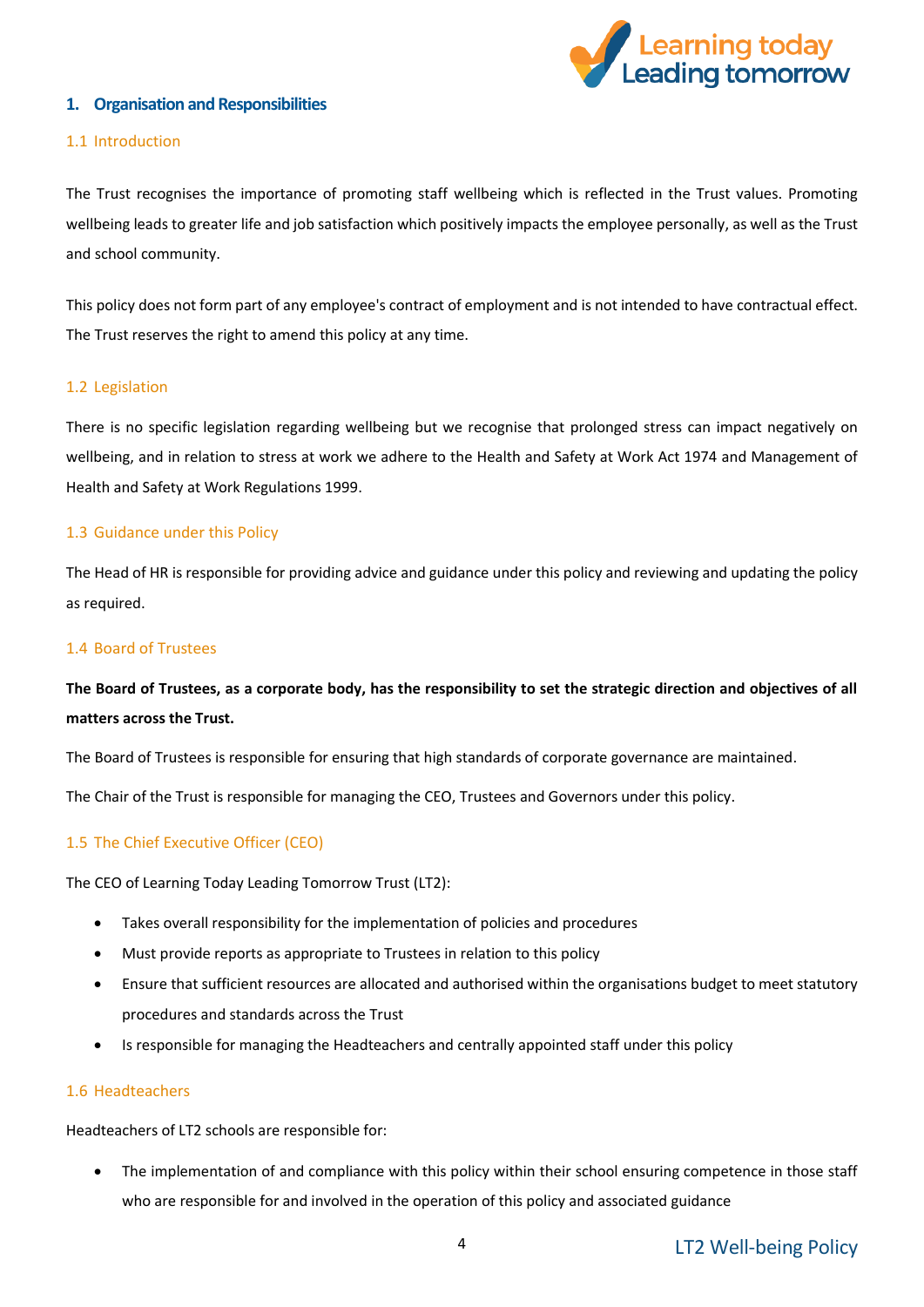

- Identifying training needs
- Communicating this policy to all relevant people within the school
- Managing school-based teaching and associate staff under this policy

# 1.7 Senior and Middle Leaders (and other Supervisory Roles)

Although the Headteacher is responsible overall for the implementation of this policy in their school, managers have some specific responsibilities:

- Applying this policy within their own department and area of work
- Resolving any issues members of staff refer to them, informing the Headteacher of any issues to which they cannot achieve a satisfactory solution with the resources available to them
- Where required, conduct formal meetings, undertake relevant training in relation to this policy and ensure effective and competent operation of this policy

# 1.8 Other Employee Duties

All employees have a responsibility to:

- Comply with this policy and to co-operate with the schools' leadership and management on all matters relating to it
- Undertake any training recommended by their line manager

#### 1.9 Related Policies and Procedures

- Anti-Harassment and Bullying Policy
- Anti-Stress Policy
- Disciplinary Policy and Procedure
- Equal Opportunities and Diversity Policy
- Flexible Working Policy
- **•** Grievance Policy and Procedure
- Health and Safety Policy
- Managing Sickness and Absence Policy
- Performance Management Policy

#### 1.10 Review

This policy will be reviewed every three years.

These procedures have been agreed by the Board of Trustees, who will approve them whenever reviewed.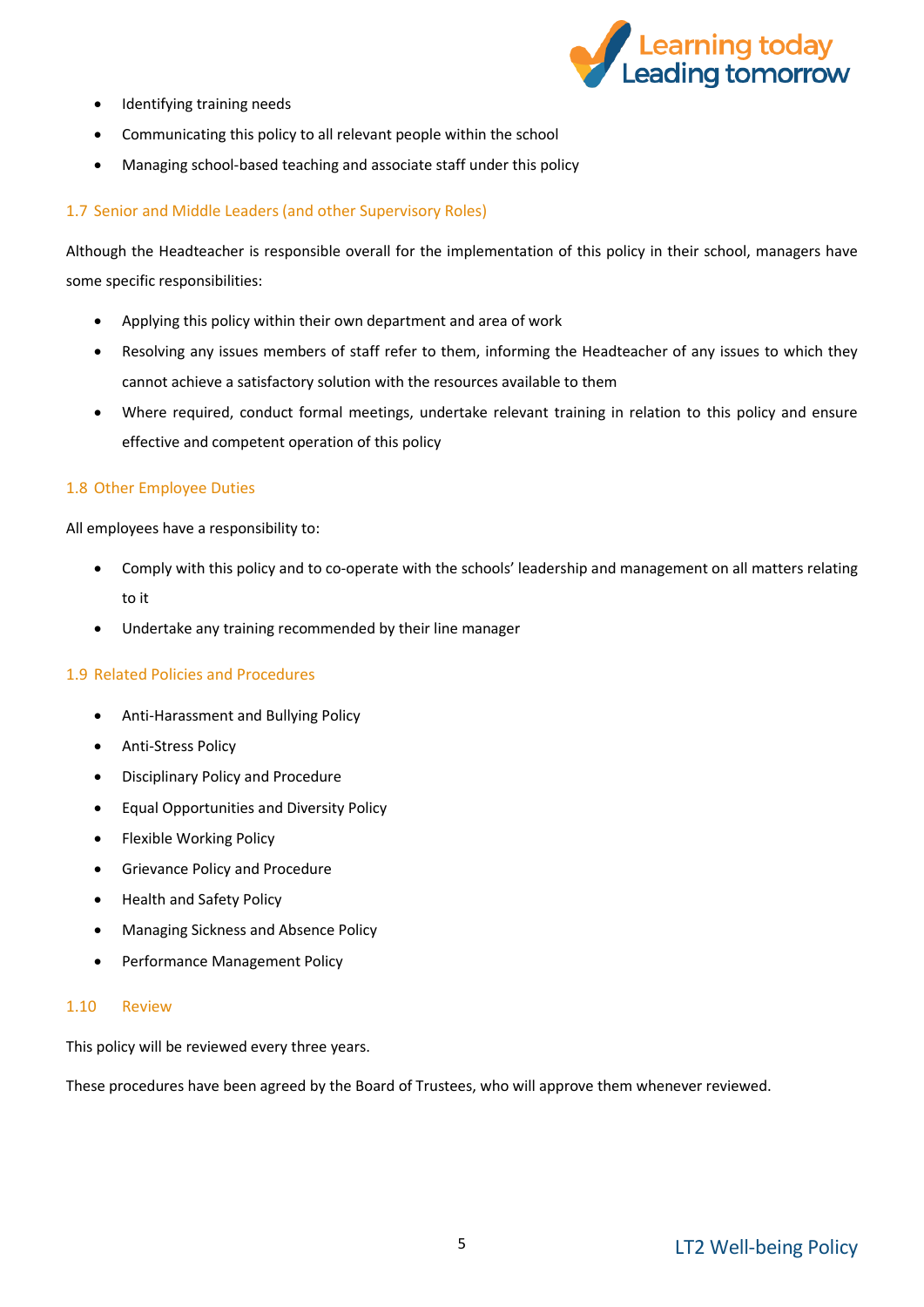

# <span id="page-5-0"></span>**2. Improving and maintaining wellbeing**

# 2.1 What is 'wellbeing'?

Wellbeing is about feeling good and functioning as well as an individual can do, physically, emotionally and mentally. How an individual feels is an essential part of evaluating whether they have a good level of wellbeing.

# 2.2 Evaluation of wellbeing

The evaluation of 'wellness' includes self-assessment on an individual's level of satisfaction with their personal circumstances, their personal relationships, financial and work circumstances as well as their emotions and whether they believe that your their is meaningful (see Appendix A for a suggested self-evaluation tool).

Evaluation should also take into consideration their state of health and whether they have any medical conditions that negatively impact on their ability to enjoy life.

# 2.3 The Benefits of improving wellbeing

The benefits of focusing on improving wellbeing are numerous and a high level of wellbeing can have the following effects, such as:

- Providing a greater resistance to developing illness
- Encouraging longevity.
- Helping combat stress and anxiety
- Improving positive health behaviours in adults (those with a greater sense of wellbeing are less likely to smoke or drink excessively, etc)
- Encouraging participation in sport and physical exercise
- Increasing the wellbeing of partners, family and friends

# 2.4 Wellbeing within the Trust

The Trust acknowledges the potential impact that work has on an individual's physical and mental health and we wish to take all necessary steps to promote employee well-being as far as reasonably practicable. The Trust has a variety of policies and provisions that are supportive of wellbeing including, but not limited to;

- Fair employment opportunities and equal treatment of all staff
- A commitment to fostering a culture of co-operation, trust and mutual respect, where all individuals are treated with dignity, and can work at their optimum level
- An 'open door policy' that allows staff to speak to their line manager about any problem
- Regular team meetings and social functions
- Time off work to deal with personal emergencies
- Strict anti-bullying and anti-harassment procedures
- A fair allocation of workload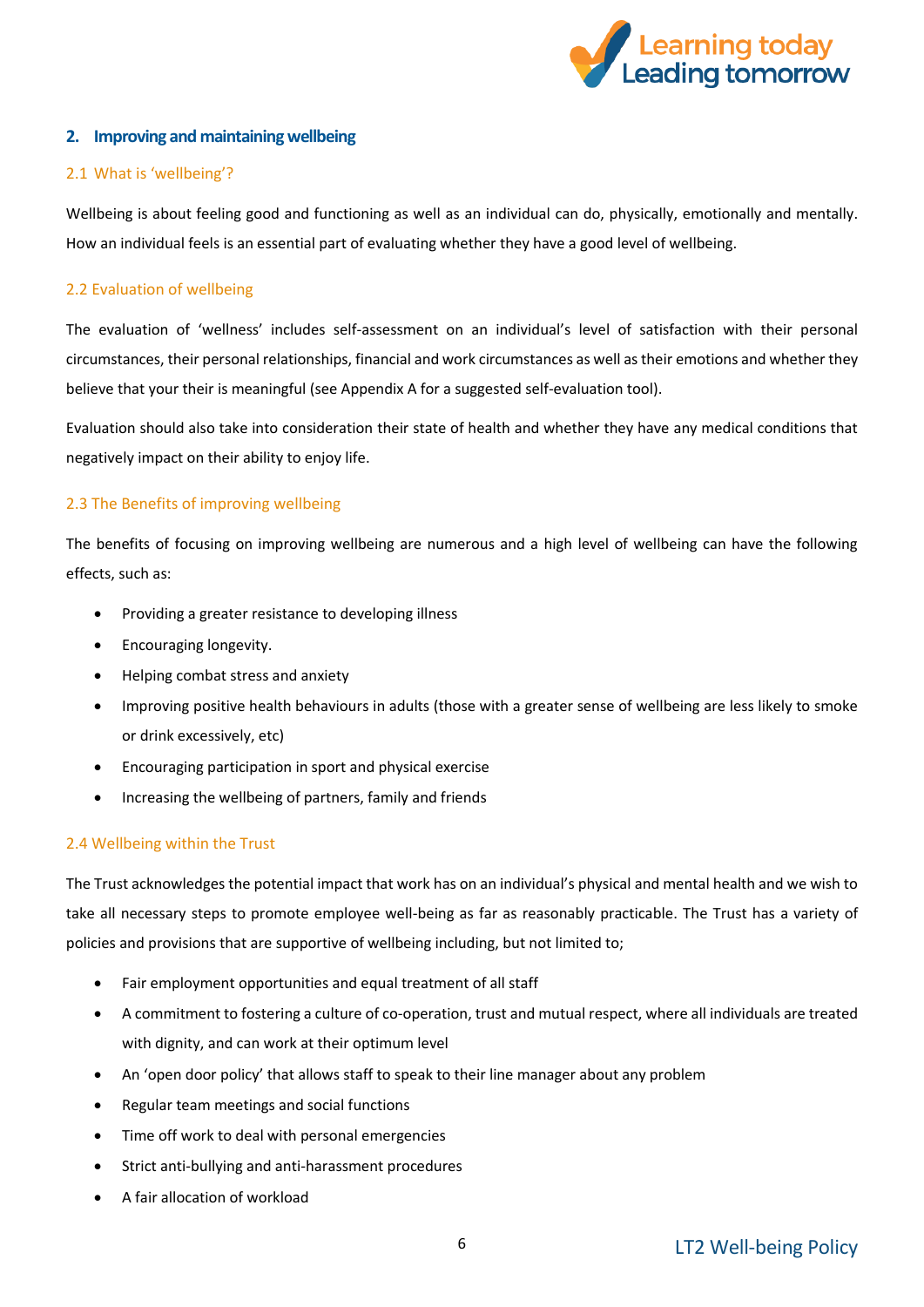

- Fair performance review procedures
- Regular staff surveys
- School led wellbeing initiatives

It is imperative that all staff within the Trust are content within their work place and with their work, as well as being as fit and healthy as possible, for the benefit of each staff member's wellbeing. A staff member's wellbeing will impact on the wellbeing of their colleagues and pupils therefore it is a priority for the trust to ensure that staff do all they can to maintain their mental and physical health at a good level.

If you have any suggestions as to how the Trust may improve any aspect of this policy, or if you wish to discuss ways in which the Trust can help you improve your wellbeing, please contact the Clerk to the Trustees.